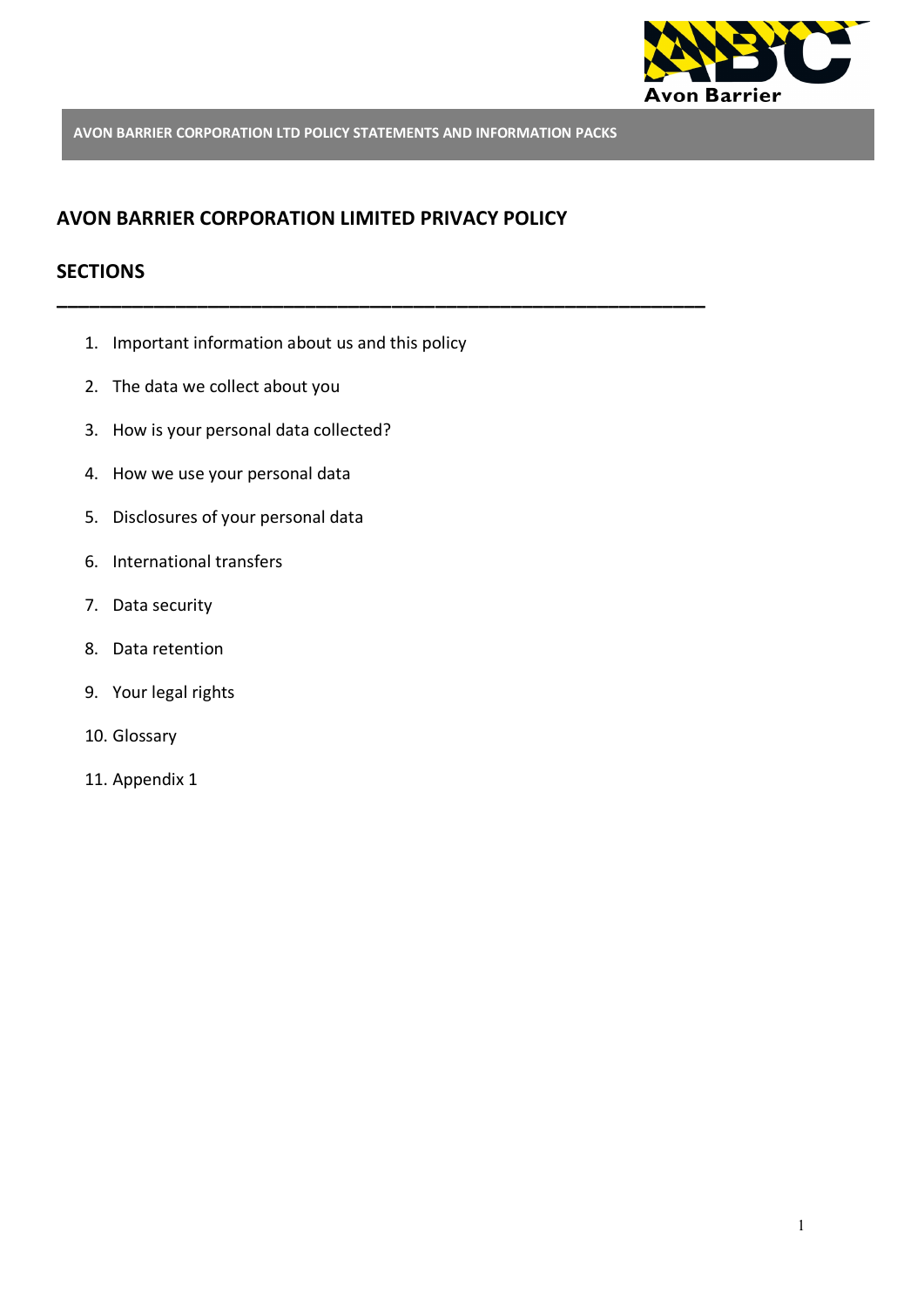

#### **Introduction**

Avon Barrier Corporation Ltd respects your privacy and is committed to protecting your personal data. This privacy notice will inform you as to how we look after your personal data and tell you about your privacy rights and how the law protects you.

#### **1. Important information about us and this policy**

This privacy notice aims to give you information on how Avon Barrier Corporation Ltd collects and processes your personal data, including any data you may provide when you open an account with us, request information, sign up to our newsletter, purchase a product or service or take part in a competition.

It is important that you read this privacy notice together with any other privacy notice or fair processing notice we may provide on specific occasions when we are collecting or processing personal data about you so that you are fully aware of how and why we are using your data. This privacy notice supplements the other notices and is not intended to override them.

#### **Controller**

Avon Barrier Corporation Ltd is the controller and responsible for your personal data (collectively referred to as "we", "us" or "our" in this privacy notice).

We have appointed a data protection officer (DPO) who is responsible for overseeing questions in relation to this privacy notice. If you have any questions about this privacy notice, including any requests to exercise *your legal rights*, please contact the DPO using the details set out below.

#### **Contact details**

Our full details are: Full name of legal entity: Avon Barrier Corporation Ltd Name or title of DPO: Tom Filer Email address: tom.filer@avon-barrier.com Office address: 149 South Liberty Lane, Bristol, BS3 2TL

You have the right to make a complaint at any time to the Information Commissioner's Office (ICO), the UK supervisory authority for data protection issues (www.ico.org.uk). We would, however, appreciate the chance to deal with your concerns before you approach the ICO so please contact us in the first instance.

## **Changes to the privacy notice and your duty to inform us of changes**

This version was last updated on 24 May 2018 and historic versions can be obtained by contacting us. The data protection law in the UK will change on 25 May 2018. Although this privacy notice sets out most of your rights under the new laws, we may not yet be able to respond to some of your requests (for example, a request for the transfer of your personal data) until then as we are still working towards getting our systems ready for some of these changes.

It is important that the personal data we hold about you is accurate and current. Please keep us informed if your personal data changes during your relationship with us.

## **Third-party links**

Our website may include links to third-party websites, plug-ins and applications. Clicking on those links or enabling those connections may allow third parties to collect or share data about you. We do not control these third-party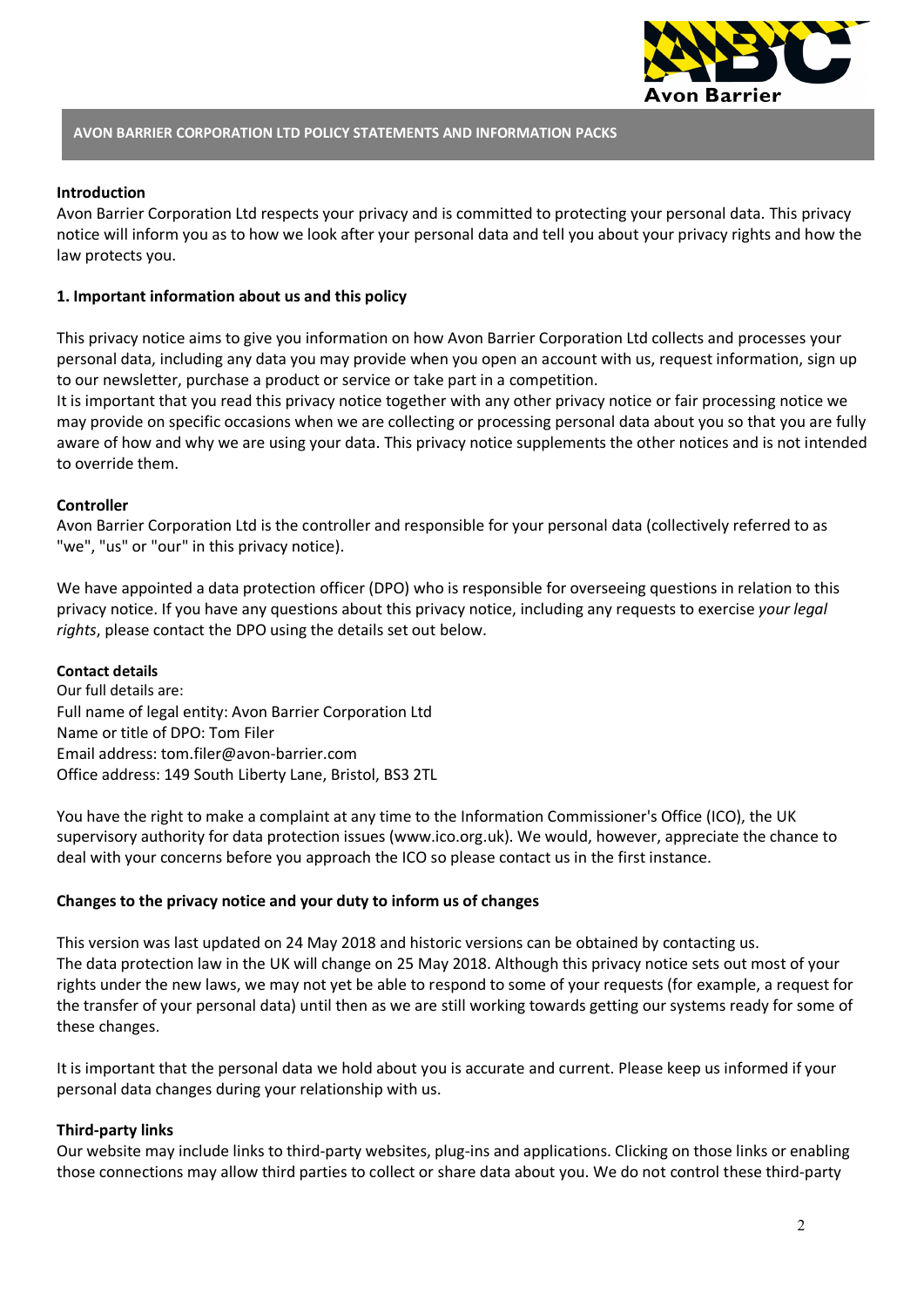

websites and are not responsible for their privacy statements. When you leave our website, we encourage you to read the privacy notice of every website you visit.

## **2. The data we collect about you**

Personal data, or personal information, means any information about an individual from which that person can be identified. It does not include data where the identity has been removed (anonymous data). We may collect, use, store and transfer different kinds of personal data about you which we have grouped together follows:

- **Identity Data** includes [first name, last name, username or similar identifier and title].
- **Contact Data** includes [billing address, delivery address, email address and telephone numbers].
- **Financial Data** includes [bank account and payment card details].
- **Transaction Data** includes [details about payments to and from you and other details of products and services you have purchased from us].
- **Technical Data** includes [internet protocol (IP) address, your login data, browser type and version, time zone setting and location, browser plug-in types and versions, operating system and platform and other technology on the devices you use to access our website].
- **Profile Data** includes [your username and password, purchases or orders made by you, your interests, preferences, feedback and survey responses].
- **Usage Data** includes [information about how you use our website, products and services].
- **Marketing and Communications Data** includes your preferences in receiving marketing from us or not.

We also collect, use and share **Aggregated Data** such as statistical or demographic data for any purpose. Aggregated Data may be derived from your personal data but is not considered personal

data in law as this data does **not** directly or indirectly reveal your identity. For example, we may aggregate your Usage Data to calculate the percentage of users accessing a specific website feature. However, if we combine or connect Aggregated Data with your personal data so that it can directly or indirectly identify you, we treat the combined data as personal data which will be used in accordance with this privacy notice.

We do not collect any **Special Categories of Personal Data** about you (this includes details about your race or ethnicity, religious or philosophical beliefs, sex life, sexual orientation, political opinions, trade union membership, information about your health and genetic and biometric data). Nor do we collect any information about criminal convictions and offences.

## **If you fail to provide personal data**

Where we need to collect personal data by law, or under the terms of a contract we have with you and you fail to provide that data when requested, we may not be able to perform the contract we have or are trying to enter into with you (for example, to provide you with goods or services). In this case, we may have to cancel a product or service you have with us but we will notify you if this is the case at the time.

## **3. How is your personal data collected?**

We use different methods to collect data from and about you including through:

• **Direct communication.** You may give us your Identity, Contact and Financial Data by filling in forms or by corresponding with us by post, phone, email or otherwise. This includes personal data you provide when you: apply for our products or services; create an account on our website or online store; request marketing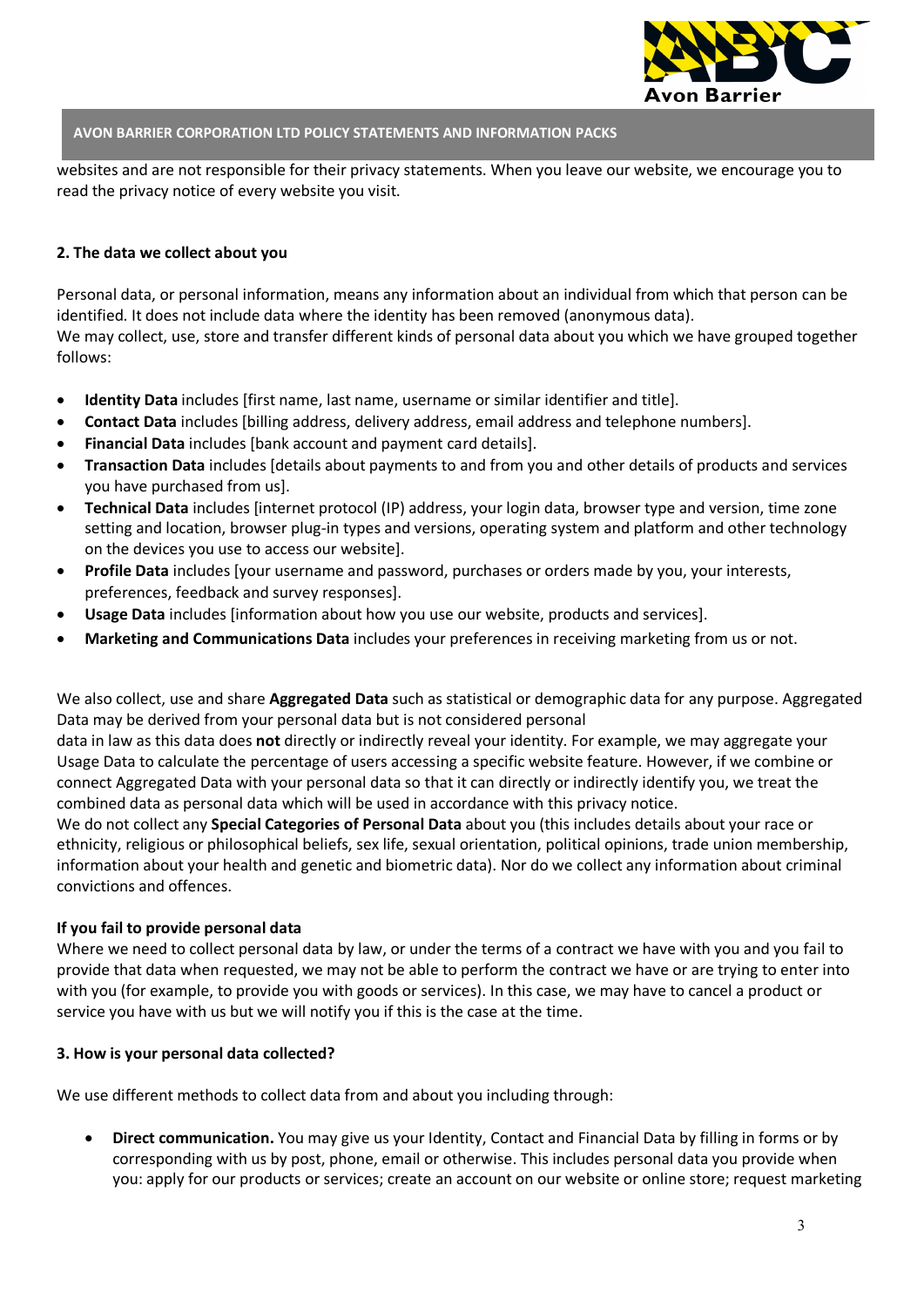

to be sent to you; enter a competition, promotion or survey; give us some feedback; request a quotation; or use the cross reference service.

- **Automated technologies or interactions.** As you interact with our website, we may automatically collect Technical Data about your equipment, browsing actions and patterns. We collect this personal data by using cookies, server logs and other similar technologies.
- **Third parties or publicly available sources.** We may receive personal data about you from various third parties [and public sources] as set out below:
	- o Technical Data from the following parties:
		- (a) analytics providers [such as Google based outside the EU].
		- (b) Identity and Contact Data from publicly availably sources such as Companies House and the Electoral Register based inside the EU.

## **4. How we use your personal data**

Most commonly, we will use your personal data in the following circumstances:

- Where we need to perform the contract we are about to enter into or have entered into with you.
- Where it is necessary for our legitimate interests (or those of a third party) and your interests and fundamental rights do not override those interests.
- Where we need to comply with a legal or regulatory obligation.

Generally we do not rely on consent as a legal basis for processing your personal data other than in relation to sending third party direct marketing communications to you via email or text message. You have the right to withdraw consent to marketing at any time by contacting us.

## **Purposes for which we will use your personal data**

We have set out below, in a table format, a description of all the ways we plan to use your personal data, and which of the legal bases we rely on to do so. We have also identified what our legitimate interests are where appropriate. Note that we may process your personal data for more than one lawful ground depending on the specific purpose for which we are using your data.

| <b>Purpose/Activity</b>                                                                                                                    | <b>Type of data</b>                                                                                        | Lawful basis for processing including basis<br>of legitimate interest                                                   |
|--------------------------------------------------------------------------------------------------------------------------------------------|------------------------------------------------------------------------------------------------------------|-------------------------------------------------------------------------------------------------------------------------|
| To register you as a new customer                                                                                                          | (a) Identity<br>(b) Contact<br>Financial<br>(c).                                                           | Performance of a contract with you                                                                                      |
| To process and deliver your order<br>including:<br>(a) Manage payments, fees and<br>charges<br>(b) Collect and recover money<br>owed to us | (a) Identity<br>(b) Contact<br>Financial<br>(c).<br>(d) Transaction<br>(e) Marketing and<br>Communications | (a) Performance of a contract with you<br>(b) Necessary for our legitimate<br>interests (to recover debts due to<br>us) |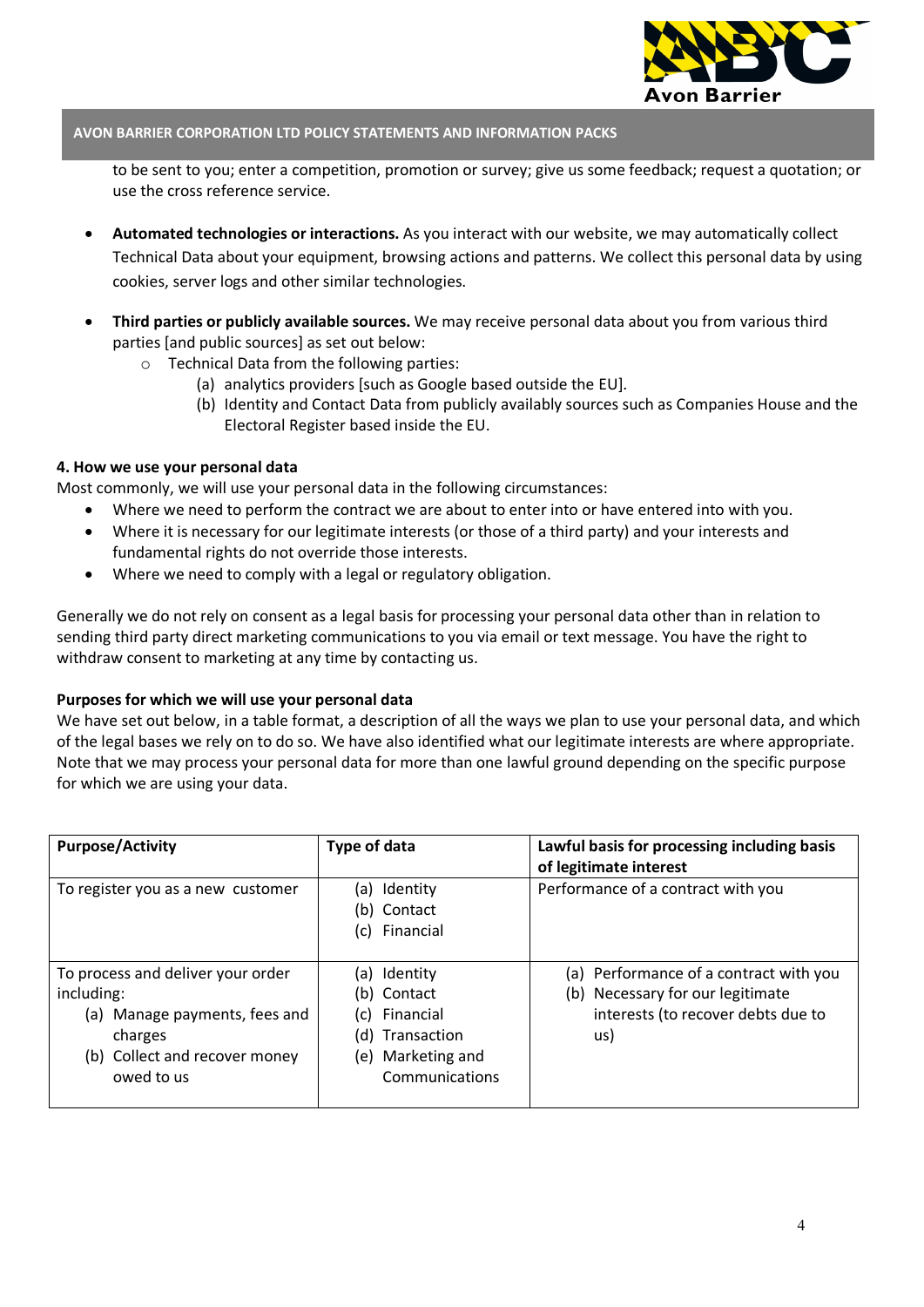

| AVON BARRIER CORPORATION LTD POLICY STATEMENTS AND INFORMATION PACKS                                                                                                                       |                                                                                                                 |                                                                                                                                                                                                                                                                                                                |
|--------------------------------------------------------------------------------------------------------------------------------------------------------------------------------------------|-----------------------------------------------------------------------------------------------------------------|----------------------------------------------------------------------------------------------------------------------------------------------------------------------------------------------------------------------------------------------------------------------------------------------------------------|
| To manage our relationship with<br>you which will include:<br>(a) Notifying you about<br>changes to our terms or<br>privacy policy<br>(b) Asking you to leave a review<br>or take a survey | (a) Identity<br>(b) Contact<br>(c) Profile<br>(d) Marketing and<br>Communications                               | (a) Performance of a contract with you<br>(b) Necessary to comply with a legal<br>obligation<br>(c) (c) Necessary for our legitimate<br>interests<br>(to keep our records updated and to study<br>how customers use our products/services)                                                                     |
| To enable you to partake in a prize<br>draw, competition or complete a<br>survey                                                                                                           | (a) Identity<br>(b) Contact<br>(c) Profile<br>(d) Usage<br>(e) Marketing and<br>Communications                  | (a) Performance of a contract with you<br>(b) Necessary for our legitimate<br>interests<br>(to study how customers use our<br>products/services, to develop them and<br>grow our business)                                                                                                                     |
| To administer and protect our<br>business and our website (including<br>troubleshooting, data analysis,<br>testing, system maintenance,<br>support, reporting and hosting of<br>data).     | (a) Identity<br>(b) Contact<br>(c) Technical                                                                    | (a) Necessary for our legitimate<br>interests (for running our business,<br>provision of administration and IT<br>services, network security, to<br>prevent fraud and in the context of a<br>business reorganisation or group<br>restructuring exercise)<br>(b) Necessary to comply with a legal<br>obligation |
| To deliver relevant content and<br>advertisements to you and measure<br>or understand the effectiveness of<br>the advertising we serve to you                                              | (a) Identity<br>(b) Contact<br>(c) Profile<br>(d) Usage<br>(e) Marketing and<br>Communications<br>(f) Technical | Necessary for our legitimate interests (to<br>study how customers use our<br>products/services, to develop them and<br>grow our business and to inform our<br>marketing strategy)                                                                                                                              |
| To use data analytics to improve our<br>website, products/services,<br>marketing, customer relationships<br>and experiences.                                                               | (a) Technical<br>(b) Usage                                                                                      | Necessary for our legitimate interests (to<br>define types of customers for our products<br>and services, to keep our website updated<br>and relevant, to develop our business and to<br>inform our marketing strategy)                                                                                        |
| To make suggestions and<br>recommendations to you about<br>goods or services that may be of<br>interest to you.                                                                            | (a) Identity<br>(b) Contact<br>Technical<br>(c)  <br>(d) Usage<br>(e) Profile                                   | Necessary for our legitimate interests (to<br>develop our products/services and grow our<br>business).                                                                                                                                                                                                         |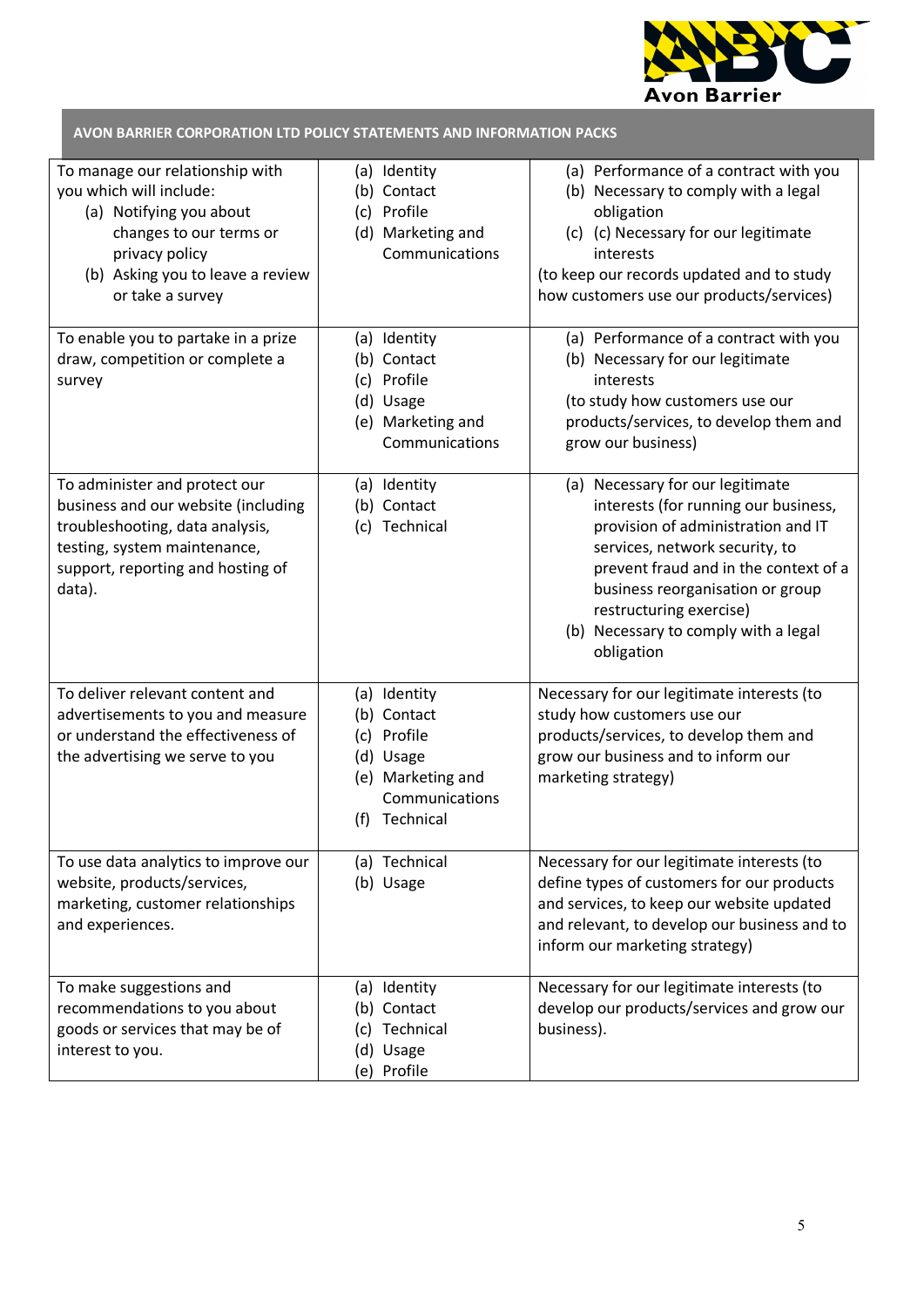

## **Marketing**

We strive to provide you with choices regarding certain personal data uses, particularly around marketing and advertising. We have established the following personal data control mechanisms:

#### **Promotional offers from us**

We may use your Identity, Contact, Technical, Usage and Profile Data to form a view on what we think you may want or need, or what may be of interest to you. This is how we decide which products, services and offers may be relevant for you (we call this marketing).

You will receive marketing communications from us if you have requested information from us or purchased goods or services from us or if you provided us with your details when you entered a competition or registered for a promotion and, in each case, you have not opted out of receiving that marketing.

#### **Third-party marketing**

We will get your express opt-in consent before we share your personal data with any company outside the Avon Barrier Corporation Ltd for marketing purposes.

#### **Opting out**

You can ask us or third parties to stop sending you marketing messages at any time by following the opt-out links on any marketing message sent to you or by contacting us at any time.

Where you opt out of receiving these marketing messages, this will not apply to personal data provided to us as a result of a product/service purchase, warranty registration, product/service experience or other transactions.

## **Change of purpose**

We will only use your personal data for the purposes for which we collected it, unless we reasonably consider that we need to use it for another reason and that reason is compatible with the original purpose. If you wish to get an explanation as to how the processing for the new purpose is compatible with the original purpose, please contact us.

If we need to use your personal data for an unrelated purpose, we will notify you and we will explain the legal basis which allows us to do so.

Please note that we may process your personal data without your knowledge or consent, in compliance with the above rules, where this is required or permitted by law.

## **5. Disclosures of your personal data**

We may have to share your personal data with the parties set out below for the purposes set out in the table in paragraph 4 above.

Internal Third Parties as set out in the [*Glossary*]. External Third Parties as set out in the [*Glossary*].

Third parties to whom we may choose to sell, transfer, or merge parts of our business or our assets. Alternatively, we may seek to acquire other businesses or merge with them. If a change happens to our business, then the new owners may use your personal data in the same way as set out in this privacy notice.

We require all third parties to respect the security of your personal data and to treat it in accordance with the law. We do not allow our third-party service providers to use your personal data for their own purposes and only permit them to process your personal data for specified purposes and in accordance with our instructions.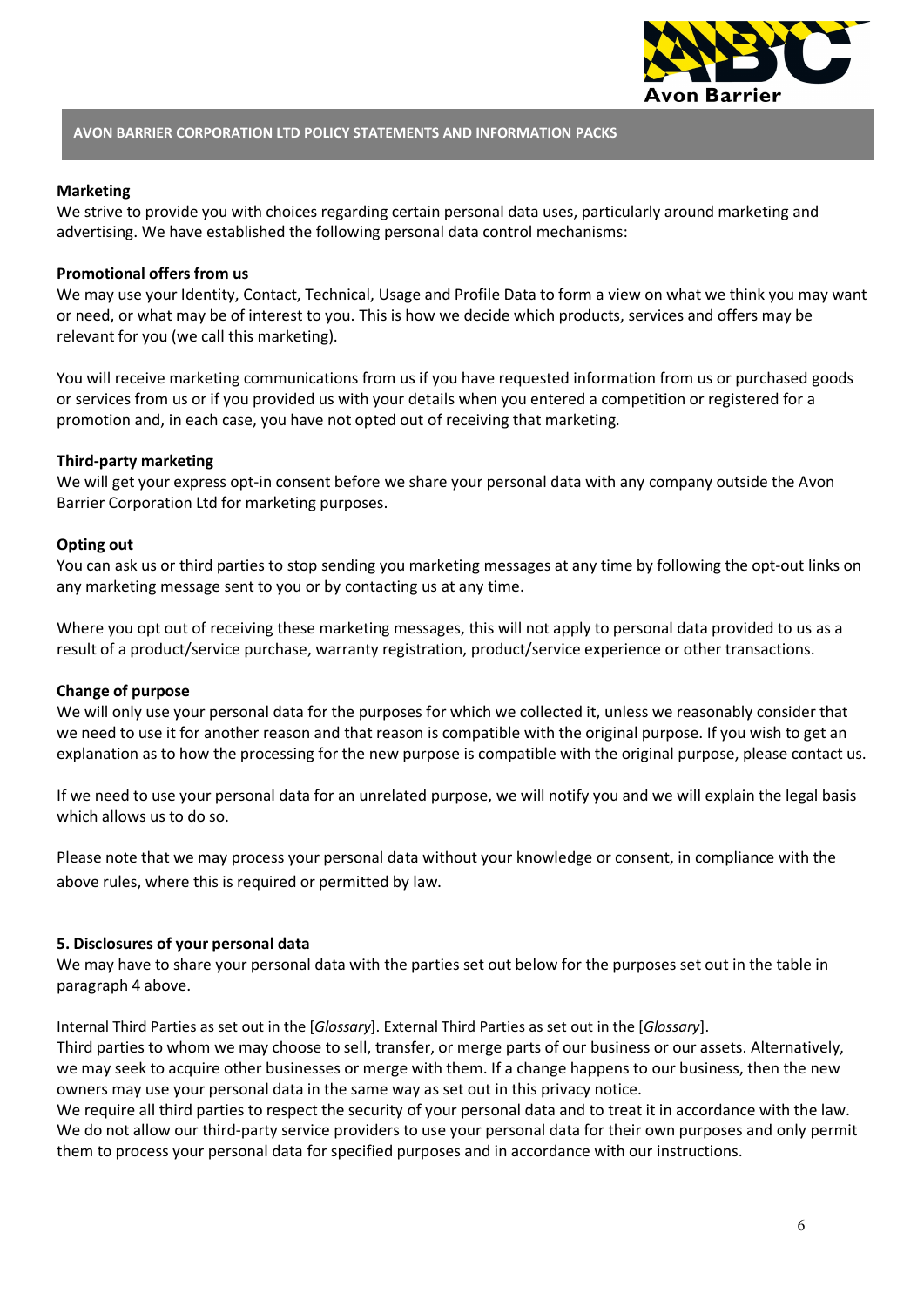

## **6. International transfers**

Avon Barrier Corporation trades globally and this may involve transferring your data outside the European Economic Area (**EEA**).

Whenever we transfer your personal data out of the EEA, we ensure a similar degree of protection is afforded to it by ensuring at least one of the following safeguards is implemented:

- We will only transfer your personal data to countries that have been deemed to provide an adequate level of protection for personal data by the European Commission. For further details, see European Commission: Adequacy of the protection of personal data in non-EU countries.
- Where we use certain service providers, we may use specific contracts approved by the European Commission which give personal data the same protection it has in Europe. For further details, see European Commission: Model contracts for the transfer of personal data to third countries.
- Where we use providers based in the US, we may transfer data to them if they are part of the Privacy Shield which requires them to provide similar protection to personal data shared between the Europe and the US. For further details, see European Commission: EU-US Privacy Shield.
- Please contact us if you want further information on the specific mechanism used by us when transferring your personal data out of the EEA.

## **7. Data security**

We have put in place appropriate security measures to prevent your personal data from being accidentally lost, used or accessed in an unauthorised way, altered or disclosed. In addition, we limit access to your personal data to those employees, agents, contractors and other third parties who have a business need to know. They will only process your personal data on our instructions and they are subject to a duty of confidentiality.

We have put in place procedures to deal with any suspected personal data breach and will notify you and any applicable regulator of a breach where we are legally required to do so.

## **8. Data retention**

## **How long will you use my personal data for?**

By law we have to keep basic information about our customers (including Contact, Identity, Financial and Transaction Data) for six years after they cease being customers for tax purposes.

In some circumstances you can ask us to delete your data: see [*Request erasure*] below for further information. In some circumstances we may anonymise your personal data (so that it can no longer be associated with you) for research or statistical purposes in which case we may use this information indefinitely without further notice to you.

Please see appendix 1 for additional information on data retention.

## **9. Your legal rights**

Under certain circumstances, you have rights under data protection laws in relation to your personal data. If you wish to exercise any of the rights set out above, please contact us.

## **No fee usually required**

You will not have to pay a fee to access your personal data (or to exercise any of the other rights). However, we may charge a reasonable fee if your request is clearly unfounded, repetitive or excessive. Alternatively, we may refuse to comply with your request in these circumstances.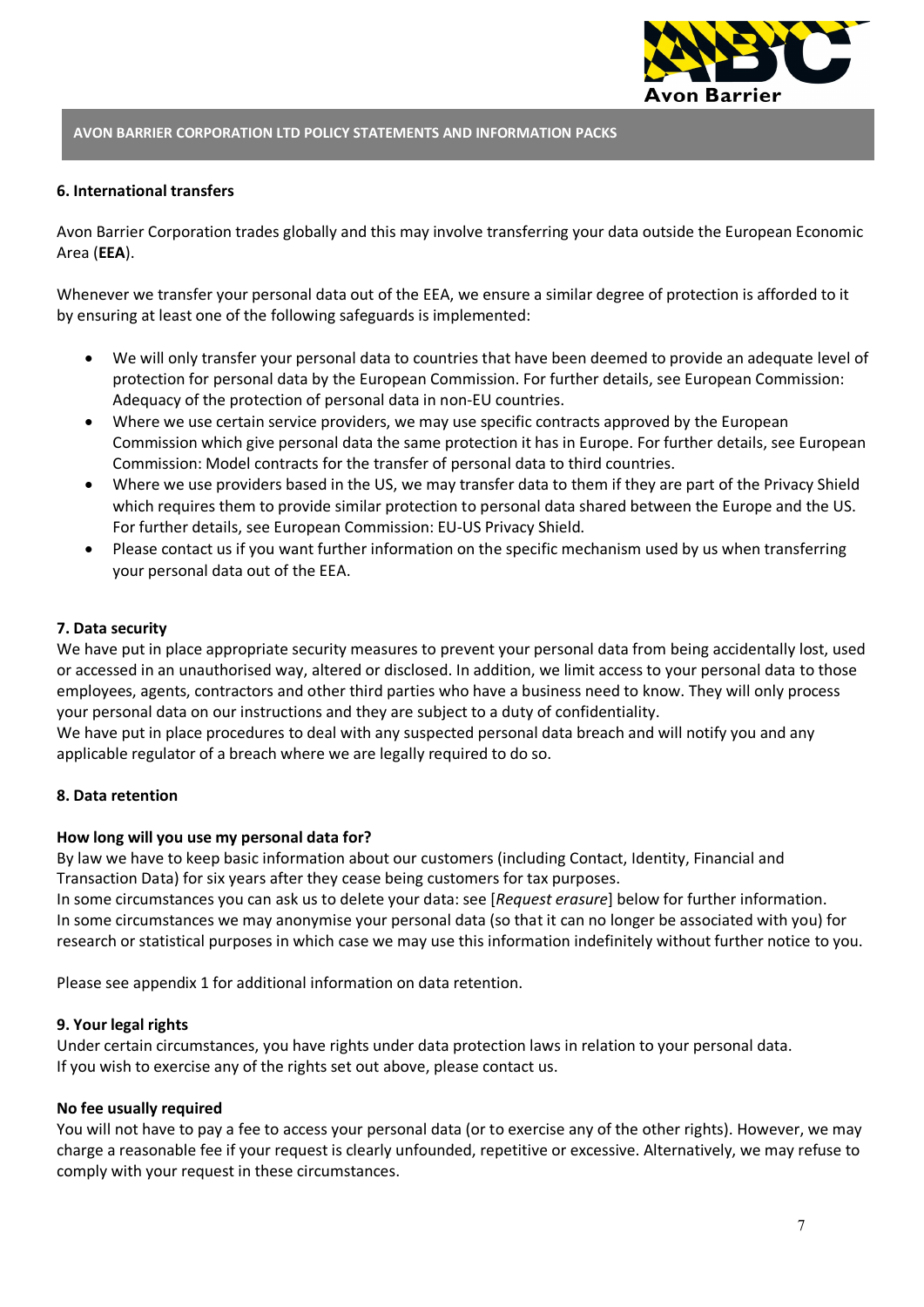

#### **What we may need from you**

We may need to request specific information from you to help us confirm your identity and ensure your right to access your personal data (or to exercise any of your other rights). This is a security measure to ensure that personal data is not disclosed to any person who has no right to receive it. We may also contact you to ask you for further information in relation to your request to speed up our response.

#### **Time limit to respond**

We try to respond to all legitimate requests within one month. Occasionally it may take us longer than a month if your request is particularly complex or you have made a number of requests. In this case, we will notify you and keep you updated.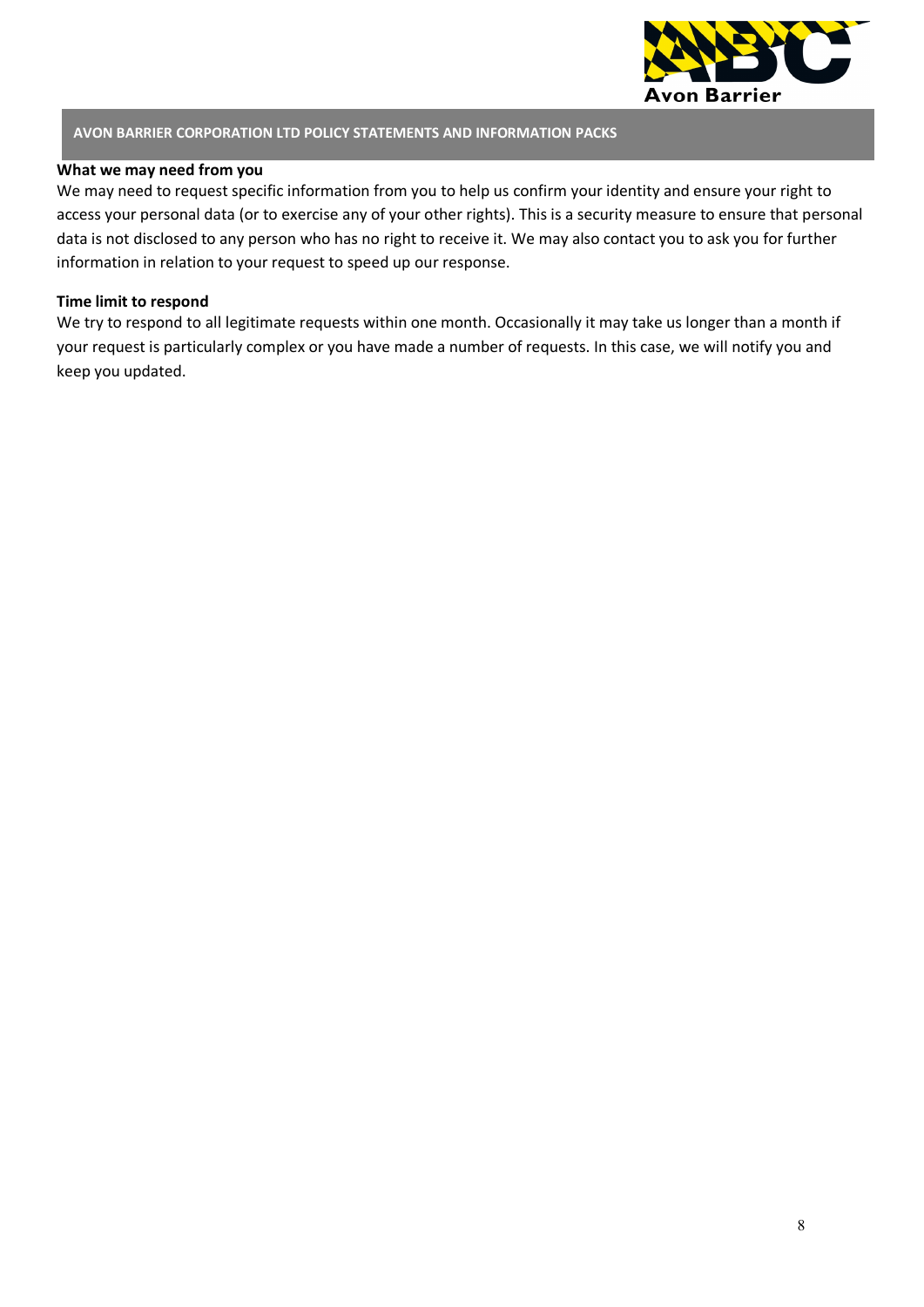

#### **10. Glossary**

#### **LAWFUL BASIS**

**Legitimate Interest** means the interest of our business in conducting and managing our business to enable us to give you the best service/product and the best and most secure experience. We make sure we consider and balance any potential impact on you (both positive and negative) and your rights before we process your personal data for our legitimate interests. We do not use your personal data for activities where our interests are overridden by the impact on you (unless we have your consent or are otherwise required or permitted to by law). You can obtain further information about how we assess our legitimate interests against any potential impact on you in respect of specific activities by contacting us.

**Performance of Contract** means processing your data where it is necessary for the performance of a contract to which you are a party or to take steps at your request before entering into such a contract.

**Comply with a legal or regulatory obligation** means processing your personal data where it is necessary for compliance with a legal or regulatory obligation that we are subject to.

#### **THIRD PARTIES**

#### **External Third Parties**

Service providers acting as processors based in the United Kingdom who provide IT and system administration services.

Professional advisers acting as processors or joint controllers including lawyers, bankers, accountants, auditors and insurers based in the United Kingdom who provide consultancy, banking, legal, insurance and accounting services. HM Revenue & Customs, regulators and other authorities acting as processors or joint controllers based in the United Kingdom who require reporting of processing activities in certain circumstances.

#### **YOUR LEGAL RIGHTS**

You have the right to:

- **Request access** to your personal data (commonly known as a "data subject access request"). This enables you to receive a copy of the personal data we hold about you and to check that we are lawfully processing it.
- **Request correction** of the personal data that we hold about you. This enables you to have any incomplete or inaccurate data we hold about you corrected, though we may need to verify the accuracy of the new data you provide to us.
- **Request erasure** of your personal data. This enables you to ask us to delete or remove personal data where there is no good reason for us continuing to process it. You also have the right to ask us to delete or remove your personal data where you have successfully exercised your right to object to processing (see below), where we may have processed your information unlawfully or where we are required to erase your personal data to comply with local law. Note, however, that we may not always be able to comply with your request of erasure for specific legal reasons which will be notified to you, if applicable, at the time of your request.
- **Object to processing** of your personal data where we are relying on a legitimate interest (or those of a third party) and there is something about your particular situation which makes you want to object to processing on this ground as you feel it impacts on your fundamental rights and freedoms. You also have the right to object where we are processing your personal data for direct marketing purposes. In some cases, we may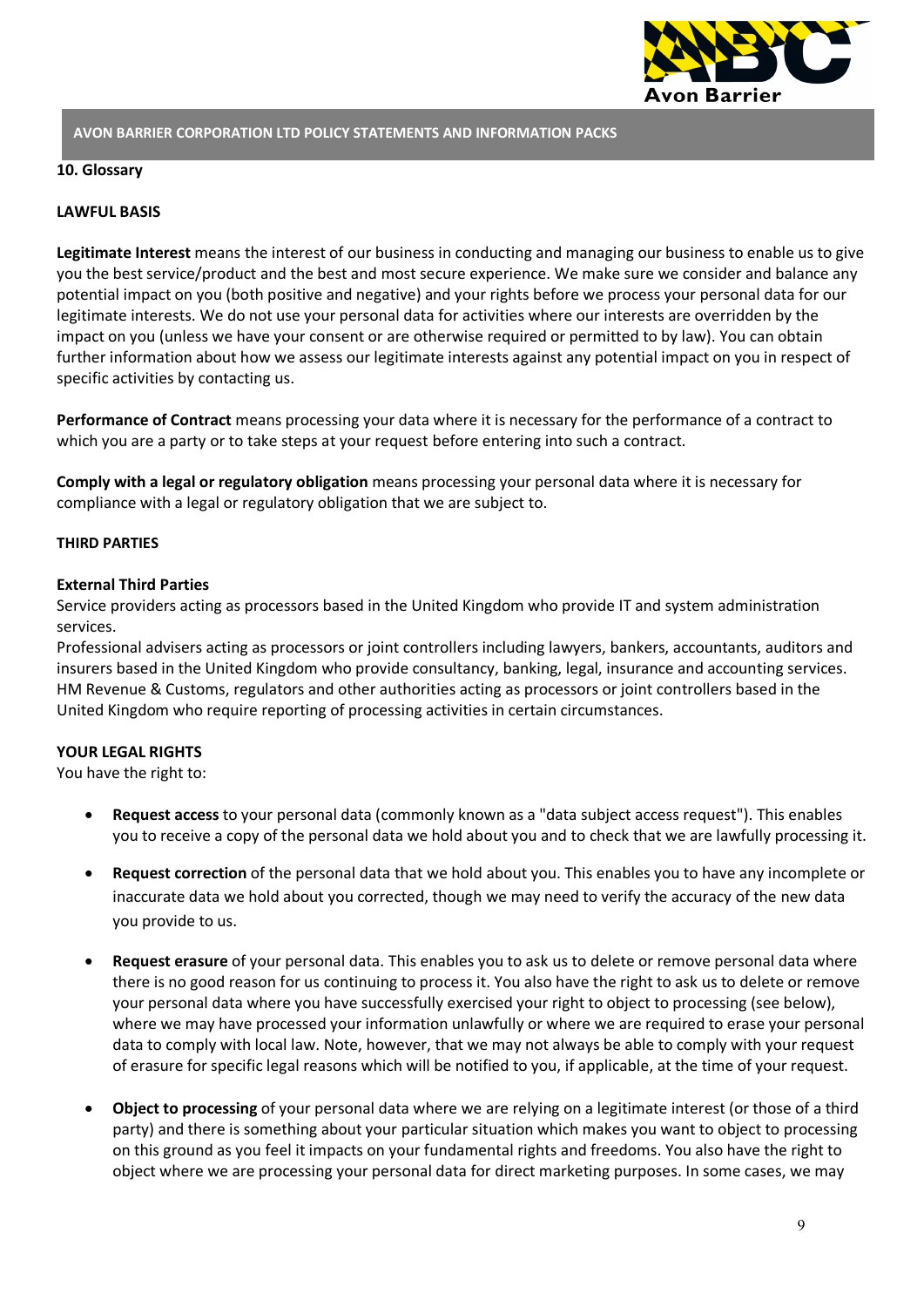

demonstrate that we have compelling legitimate grounds to process your information which override your rights and freedoms.

- **Request restriction of processing** of your personal data. This enables you to ask us to suspend the processing of your personal data in the following scenarios: (a) if you want us to establish the data's accuracy; (b) where our use of the data is unlawful but you do not want us to erase it; (c) where you need us to hold the data even if we no longer require it as you need it to establish, exercise or defend legal claims; or (d) you have objected to our use of your data but we need to verify whether we have overriding legitimate grounds to use it.
- **Request the transfer** of your personal data to you or to a third party. We will provide to you, or a third party you have chosen, your personal data in a structured, commonly used, machine-readable format. Note that this right only applies to automated information which you initially provided consent for us to use or where we used the information to perform a contract with you.
- **Withdraw consent at any time** where we are relying on consent to process your personal data. However, this will not affect the lawfulness of any processing carried out before you withdraw your consent. If you withdraw your consent, we may not be able to provide certain products or services to you. We will advise you if this is the case at the time you withdraw your consent.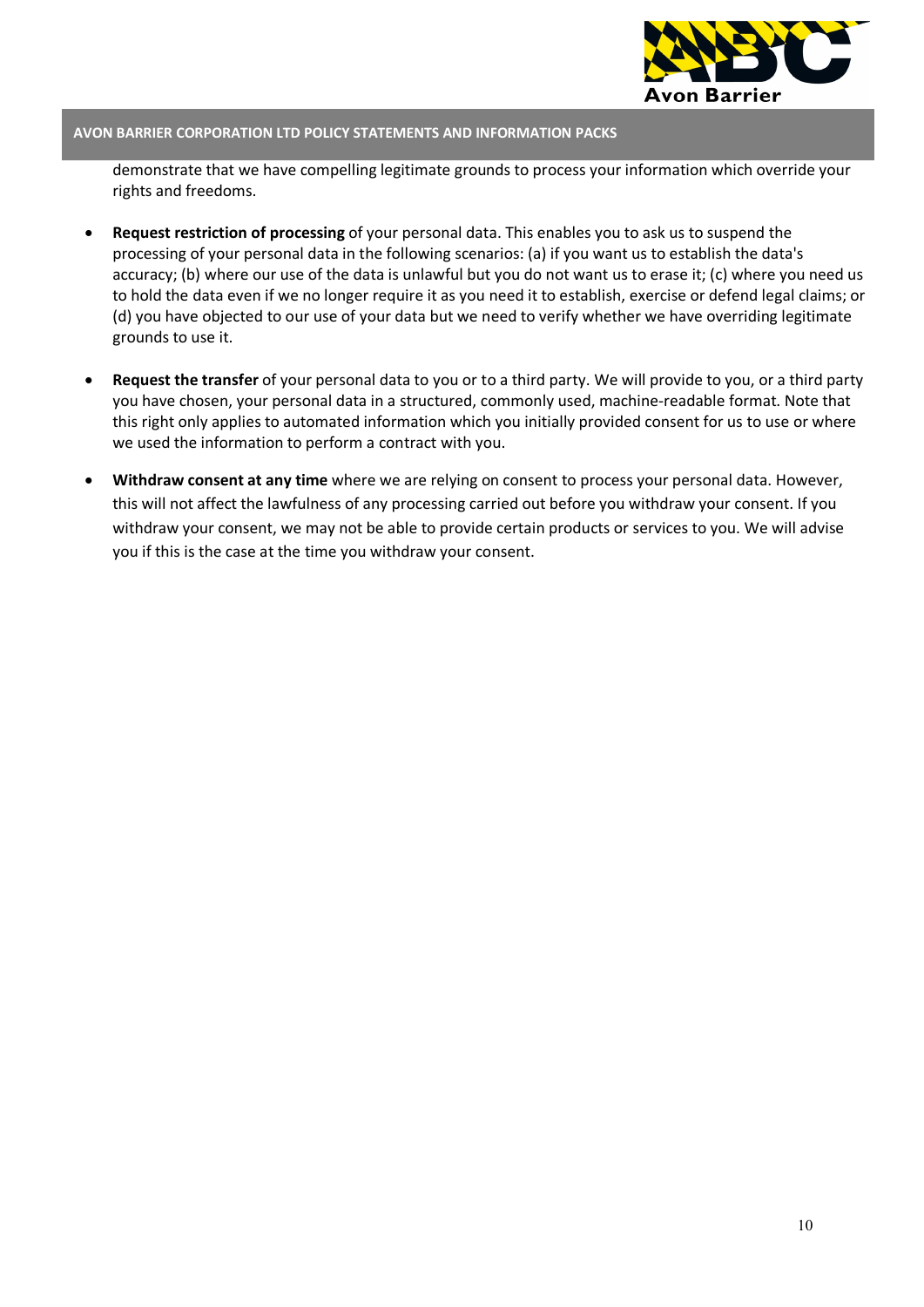

#### **11. Appendix 1: Data Retention**

Having a document retention schedule allows all concerned in an organisation to fully understand the time limits of documents they keep and also the importance of ensuring that they are stored in a suitable way. The schedule should also set out the company's approved way of disposing of such material. Having a proper and useable document retention process also allows companies to demonstrate they are good data controllers and will support in providing information if requested under the General Data Protection Regulation, Freedom of Information Act or by relevant authorities that have the power to require you to disclose documents.

| Accident books accident records/reports              | 4 years after the last entry                                  |
|------------------------------------------------------|---------------------------------------------------------------|
| <b>Accounting Records</b>                            | 3 years for private companies 6 years for public<br>companies |
| Income Tax and NI returns income tax records and     | 4 years after the end of the financial year to which          |
| correspondence with the HMRC                         | they relate                                                   |
| Medical Records and details of biological tests      | 40 years from the date of the last entry                      |
| under the Control of Lead at Work Regulations        |                                                               |
| Medical records as specified by the Control          | 40 years from the date of the last entry                      |
| Substances Hazardous to Health Regulations           |                                                               |
| (COSHH)                                              |                                                               |
| Retirement Benefits Schemes records of notifiable    | 6 years from the end of the scheme year in which              |
| events for example relating to incapacity            | the event took place                                          |
| <b>Statutory Maternity Pay records Calculations</b>  | 3 years after the end of the tax year in which the            |
| certificates (Mat B1s) or other medical evidence     | maternity period ends                                         |
| Statutory Sick Pay records calculations certificates | 3 years after the end of tax year to which they               |
| self-certification forms                             | relate                                                        |
| Wage/Salary records (including overtime bonuses      | 6 years                                                       |
| and expenses)                                        |                                                               |
| National Minimum Wage records                        | 3 years after the end of the pay reference period             |
|                                                      | following the one that the records cover                      |
| <b>Working Time records</b>                          | 2 years from the date that they were made                     |
| Eligibility to work in the UK records Application    | 2 years after the employment ends                             |
| Forms and Interview notes                            |                                                               |
| Assessments under Health and Safety Regulations      |                                                               |
| and records of consultations with safety             | 1 year                                                        |
| representatives and committees                       |                                                               |
| <b>HMRC</b> approvals                                | permanently                                                   |
| <b>Parental Leave</b>                                | 5 years from the birth of child or taking of the leave        |
| Pension Scheme investment policies                   | 12 years after the ending of any benefit payable              |
|                                                      | under the policy                                              |
| Pensioners' records                                  | 12 years after benefit ceases                                 |
| HR files and training records including Disciplinary | 6 years after employment ceases                               |
| records                                              |                                                               |